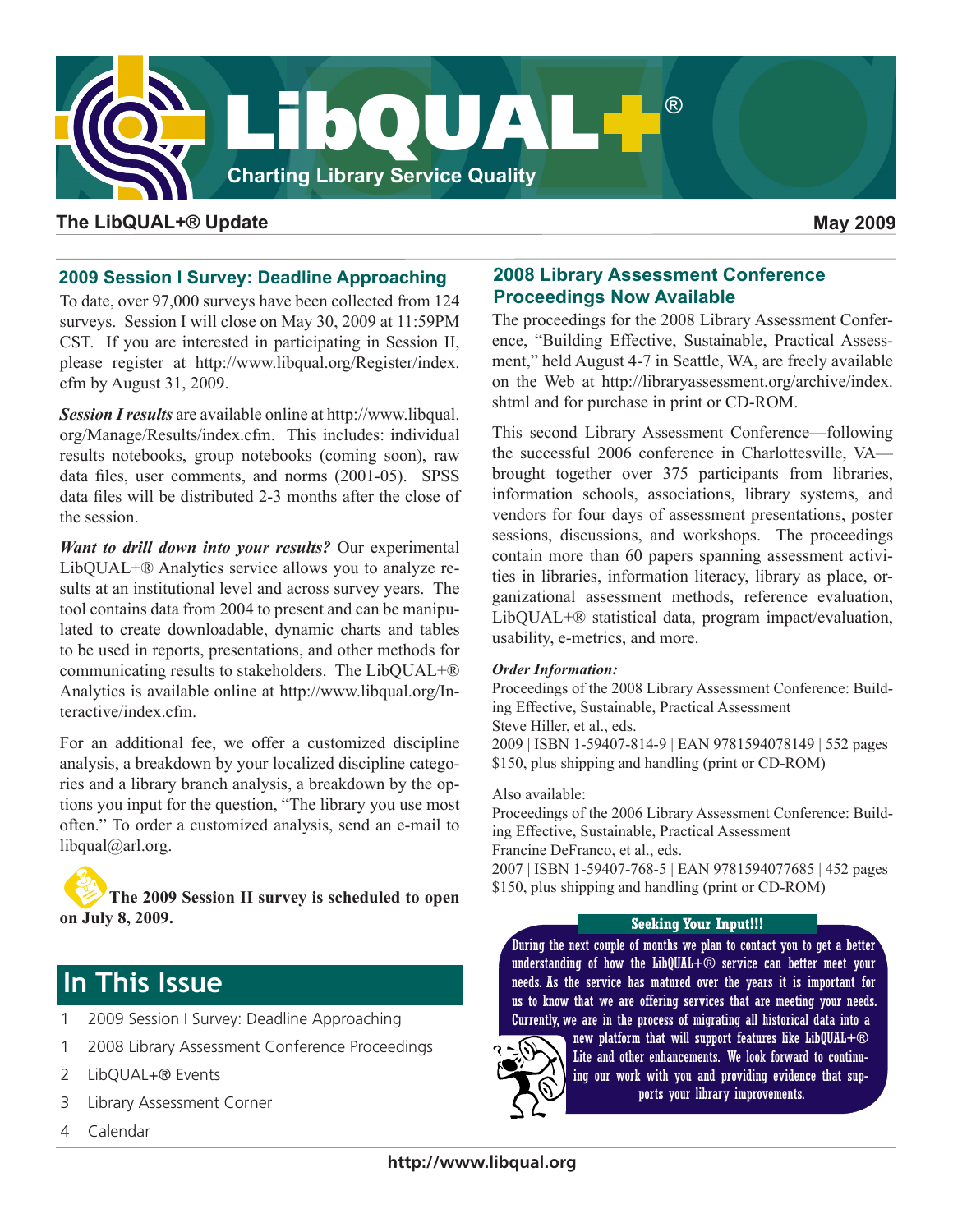# **Events**

Summer plans? Be sure to mark your calendars for the following upcoming LibQUAL+® events:

- ■Raynna Bowlby, Martha Kyrillidou, Brinley Franklin, Colleen Cook, Bruce Thompson, and Stephen Town will hold three sessions on LibQUAL+® research and applications and other ARL initiatives at the International Conference on Qualitative and Quantitative Research Methods in Libraries in Chania, Greece on **May 29, 2009**.
- Martha Kyrillidou will present a keynote on "Library Quality Assessment through LibQUAL+®" at the IATUL 30th Annual Conference: Just for You, Quality through Innovation in Brussels, Belgium on **June 2, 2009**.
- The LibQUAL+<sup>®</sup> Share Fair will be held on **July 13, 2009** at 8:30 a.m. to 10:30 a.m. in Chicago, IL. This informal gathering will feature brief presentations/poster sessions by past and current LibQUAL+® participants.
- Martha Kyrillidou and Raynna Bowlby will hold the Working Effectively with LibQUAL+® workshop on **July 13, 2009** at 11:00 a.m. to 5:00 p.m. in Chicago, IL. The workshop enables staff responsible for administering the LibQUAL+<sup>®</sup> survey to develop work plans that they can apply in their libraries after they receive the survey results, including how to analyze and present results visually, identify actionable items, and much more!
- Participating libraries will share their experiences with the survey and results, as well as discussions on the LibQUAL+® Lite protocol and recent international initiatives will be featured at the 8th Northumbria International Conference on Performance Measurement in Libraries and Information Services, in a session called Service Quality Measurement in Libraries: A LibQUAL+® Exchange on **August 17, 2009**.

For more information or to register for these events, see [http://www.libqual.org/Events/index.cfm](http://old.libqual.org/Events/index.cfm).



This event is open to all past, current, and potential LibQUAL+<sup>®</sup> participants.

To submit an entry: [http://www.libqual.org/documents/admin/sharefair09form.pdf](http://old.libqual.org/documents/admin/sharefair09form.pdf)

> To register: [http://www.libqual.org/Events/sharefair.cfm](http://old.libqual.org/Events/sharefair.cfm)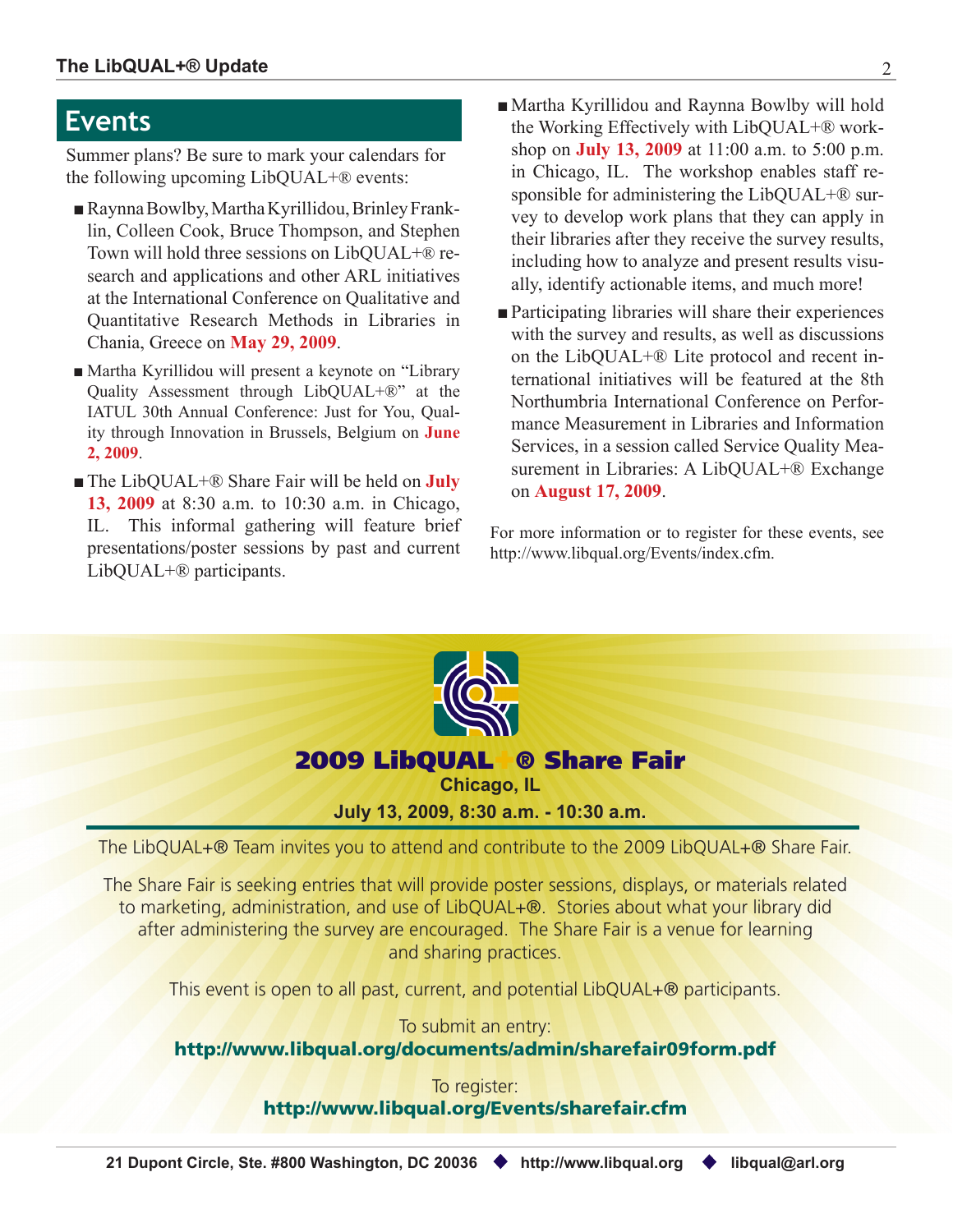# **Library Assessment Corner**

### **University of Toronto Libraries Engaged in Creating a World-Class Infrastructure Using Benchmarks Like the ARL index and LibQUAL+® Data**

The University of Toronto incorporated the ARL index and LibQUAL+® data into one of three performance indicators for measuring their ability to create a world-class infrastructure in support of teaching and scholarly activities at the University.

These data are used to perform comparisons of library resources and services against peer institutions in the ARL cohort and other Canadian libraries. In addition, these data are used to identify library usages patterns, quality of experience, and library service quality across the three LibQUAL+® dimensions. Performance assessment and goals are also identified.

The full report is available on the Web at: [http://www.provost.](http://www.provost.utoronto.ca/public/reports/performanceindicators/2007pi/2007pi-partc3.html) [utoronto.ca/public/reports/performanceindicators/2007pi/20](http://www.provost.utoronto.ca/public/reports/performanceindicators/2007pi/2007pi-partc3.html) [07pi-partc3.htm](http://www.provost.utoronto.ca/public/reports/performanceindicators/2007pi/2007pi-partc3.html)l.

### **Improving Library Service Quality through LibQUAL+®**

Performance Measurement and Metrics featured "LibQUAL+® and beyond: library assessment with a focus on library improvement," a compilation of articles that demonstrates how LibQUAL+® data can be used for strategic planning and priority setting to inform meaningful actions. The collection places LibQUAL+® as one method that libraries use to improve services across the globe, thus, complementing other methods for "listening to users."

The first article, "Drilling the LibQUAL+® Data for Strategic Planning" by Stewart Saunders from Purdue University details how the University integrated LibQUAL+® with their strategic planning process and describes both the challenges and the opportunities staff encountered during this process.

In "Getting Our Priorities in Order: Are Our Service Values in Line with the Communities We Serve?, Duffy et al. define 'priority scores' for each of the 22 core LibQUAL+® items to examine how well the service priorities of library staff are aligned with the priorities of undergraduates, graduate students, and faculty. [The goal is to promote discussion among library staff about users' needs and how closely staff service priorities align with those needs.]

In "Library Assessment on a Budget: Using Effect Size Meta-Analysis to Get the Most Out of the Library-Related Survey Data Available across Campus," Eric Ackermann details the use of effect meta-analysis in comparing results from disparate library assessment tools. Ackermann used this method

to compared LibQUAL+® survey results to the University's Undergraduate exit surveys.

In "How you can Evaluate the Integrity of Your Library Service Quality Assessment Data: Intercontinental LibQUAL+® Analyses Used as Concrete Heuristic Examples," Bruce Thompson et al accomplishes two purposes: (a) provide practical examples of conducting validity and reliability analysis; and (b) explore the validity and reliability of the LibQUAL+® survey scores in British English, Dutch, Swedish, Continental French, German, Norwegian, Finnish and Danish. LibQUAL+® translations are remarkably valid and reliable across all these languages.

In "LibQUAL+® (Library Quality), ProSeBiCA (Development of New Library Services by Means of Conjoint Analysis), and CAPM (Comprehensive Access to Printed Materials)," Choudhury et al place LibQUAL+® in the context of other assessment efforts that attempt to improve library services.

The concluding article, presented at the Evidence-Based Library and Information Science Conference at Durham in North Carolina in 2007, takes a broader look at library assessment and summarizes the work of site visits to different library settings over a period of years by identifying key organizational factors that strengthen library services and assessment. LibQUAL+® and usability studies are the two methods that have had the greatest impact in the library assessment scene over the recent past.

The present collection of articles complements and provides an updated perspective on the special issues of Performance Measurement and Metrics published in 2002 and edited by Colleen Cook on "The maturation of assessment in academic libraries: the role of LibQUAL+®," and the follow up volume edited by Fred Heath et al "Libraries Act on Their LibQUAL+® Findings" in 2004. The collection of articles demonstrates that the field has shifted over the fast-paced recent years, and library cultures themselves have changed to acknowledge the importance of assessment and understanding users' perceptions and needs.

To read the compilation of articles, see: "LibQUAL+® and beyond: Library assessment with a focus on library improvement (2008). Performance Measurement and Metrics, 9(3). Guest Editor: Martha Kyrillidou.

#### **We Value Your Feedback!**

Please remember to fill out your Post Hoc & Evaluation Questionnaires once you close your survey. We use this information to gain insight on how to better serve you. The questionnaires are available **AFTER** you close your survey in the Survey Management Area at [http://www.libqual.org/Manage/Survey/index.cfm.](http://old.libqual.org/Manage/Survey/index.cfm)